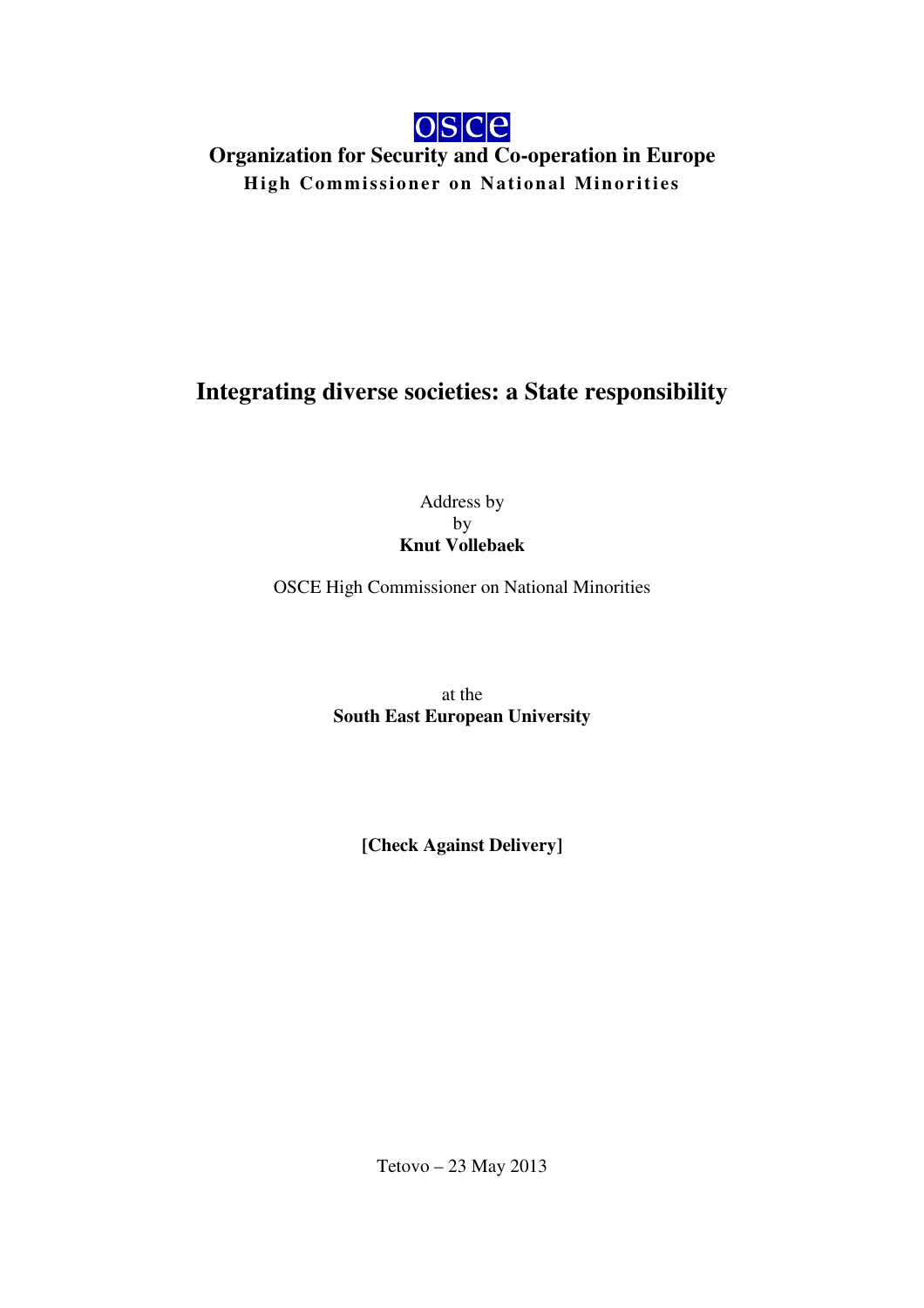## Mr. Provost

Dear students and staff of the University, Dear participants,

Mahatma Gandhi once said: "the future depends on what you do today." This statement is as valid now as it was 70 years ago. What you do today will shape your country of tomorrow. One of the main issues that you have to address in this country is the inter-ethnic situation. The stability and prosperity of your country depends on how this is managed.

Your country, like all other countries in the OSCE and beyond, is ethnically diverse. Ethnic diversity is a matter of fact, not definition. I come to you with a strong belief – informed by the work of my predecessors and shaped by my own experience as High Commissioner – that only through integrating our diverse societies can long-term peace and stability be secured. For 20 years, my predecessors and I have been working on inter-ethnic issues in the 57 OSCE participating States. Based on this experience, my Institution has issued thematic Recommendations and Guidelines. Recently, I published a new set of Guidelines – *The Ljubljana Guidelines on Integration of Diverse Societies* – to define and explain what my Institution has been promoting for over 20 years: "integration with respect for diversity". Integration of diverse societies is a challenge facing all governments, including yours. Let me also underline that integration is a process, not an outcome. As circumstances change, policies will have to be adapted.

Our societies are dynamic, not static. In the long run, I believe that societies that do not have integration policies or only have dysfunctional policies will inevitably disintegrate, making lasting peace and stability impossible to achieve. Designing and, not least implementing,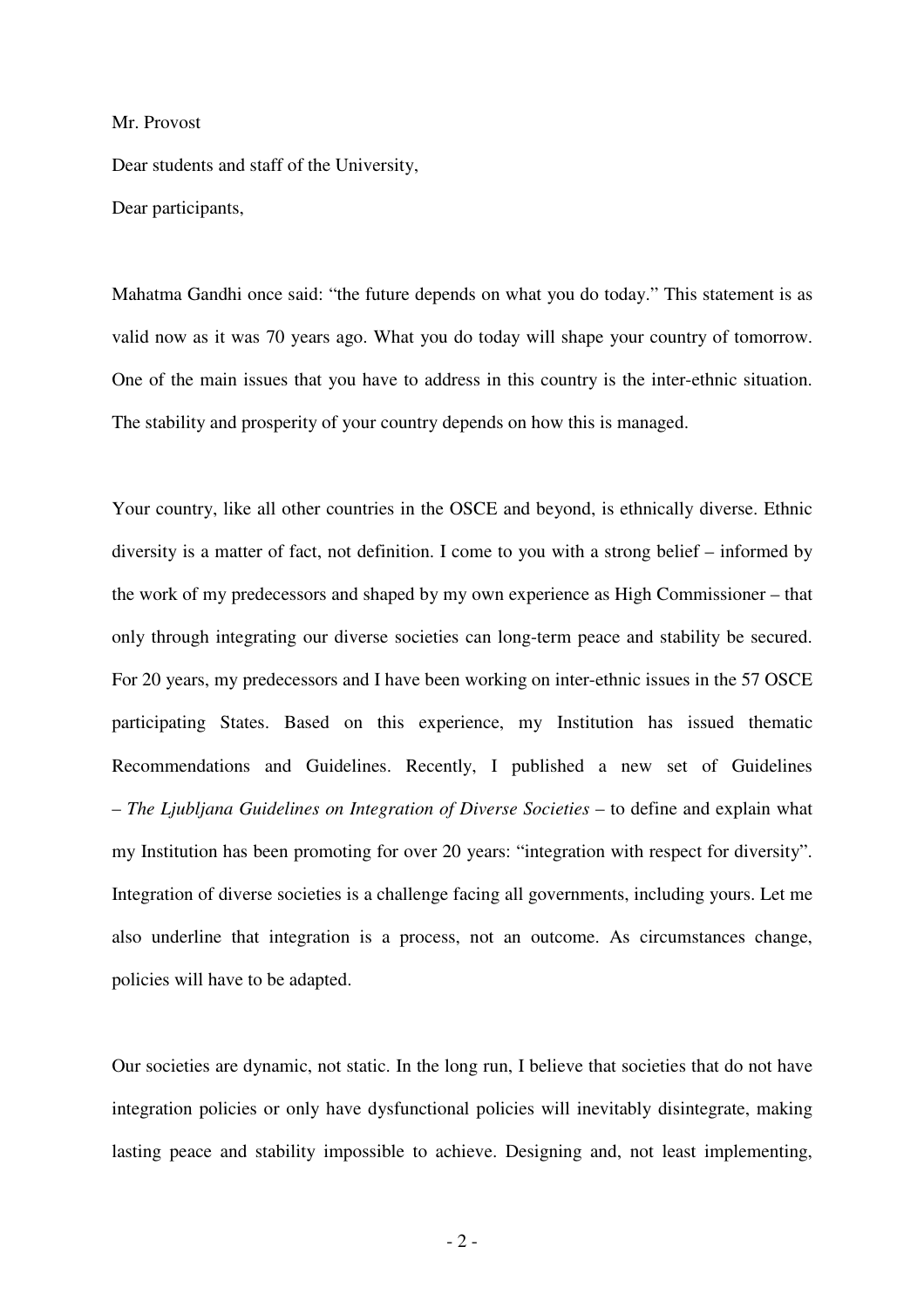adequate integration policies is a great challenge and no universal blueprint exists. The policies and the implementation have to be tailored to local circumstances to be truly effective. This may be complicated and it requires political courage. But despite the difficulties, I see no sustainable alternative.

Integration can only be successful when all sectors of society are engaged in the process. However, the responsibility to design policies that promote and support integration rests squarely with the government. Sovereignty implies "not only rights, but also obligations." The State is obliged to ensure that its citizens enjoy human rights, including minority rights. The State is obliged to promote the integration of society and to work effectively to support this process. State sovereignty implies that States protect diversity in a manner that facilitates the inclusion of all communities.

You are at a crossroads. On one side, you have a path towards integration, peace and stability, and on the other side, you have the road to division and separation. A stark choice for you and for your Government. But reality cannot be wished away. The choice between integration or further separation along ethnic lines is more acute than ever. This is an issue of both national security and of human development in this country. But it will also be important for your State's future as a reliable and stable partner in the international community. Thus, your Government should make a decision both *for* its people and *with* its people.

Dear students,

In 2001, the Ohrid Framework Agreement [OFA] brought an end to the civil conflict in your country. The OFA provided a framework for accommodating ethnic diversity by enshrining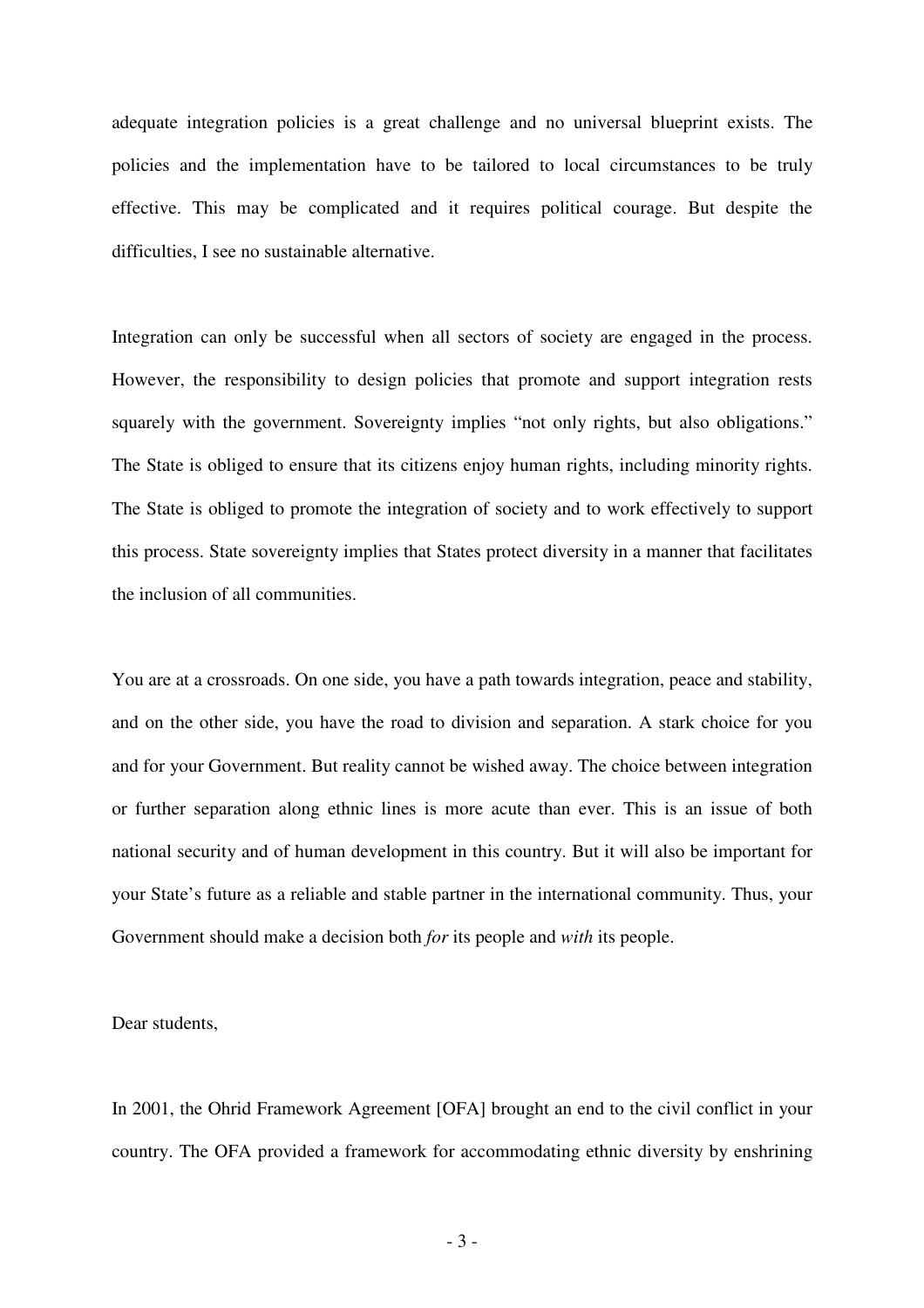substantial minority rights in the fields of education and language use and by introducing power-sharing arrangements and decentralization reforms. In that way, the OFA succeeded in bringing an end to the conflict and introduced a framework for managing ethnic diversity. In the 12 years that have passed, the legal and institutional set up has been adjusted to reflect the provisions of the OFA. The OFA has also been praised for its flexibility compared to other post-conflict power-sharing agreements.

However, our hopes that inter-ethnic coalitions would emerge and work for the benefit of all communities, including the oft-neglected smaller communities, have not been realized. Politics is increasingly dominated by ethnic issues. This is feeding a perception that this a zero-sum game, in which one man's gain is another man's loss. Divisions are penetrating further, affecting all fields of life, both public and private. People are increasingly living within the artificial boundaries of their ethnic group. As a result, mistrust between the ethnic communities is growing. The only reason this country experiences few inter-ethnic incidents is because people do not meet across ethnic lines. It is not because of any greater inter-ethnic understanding. I have repeatedly called on the authorities to address the root causes of these divisions and work on measures that would promote social cohesion.

So, what could be done to achieve progress?

First, with the passing of time, new challenges emerge bringing the need for new responses. While the OFA has proved to be a solid foundational document and should remain as such, additional responses are required to tackle the deep divisions in society. An urgent requirement is to re-establish political co-operation and compromise across the ethno-political spectrum. The Government has launched a review of OFA implementation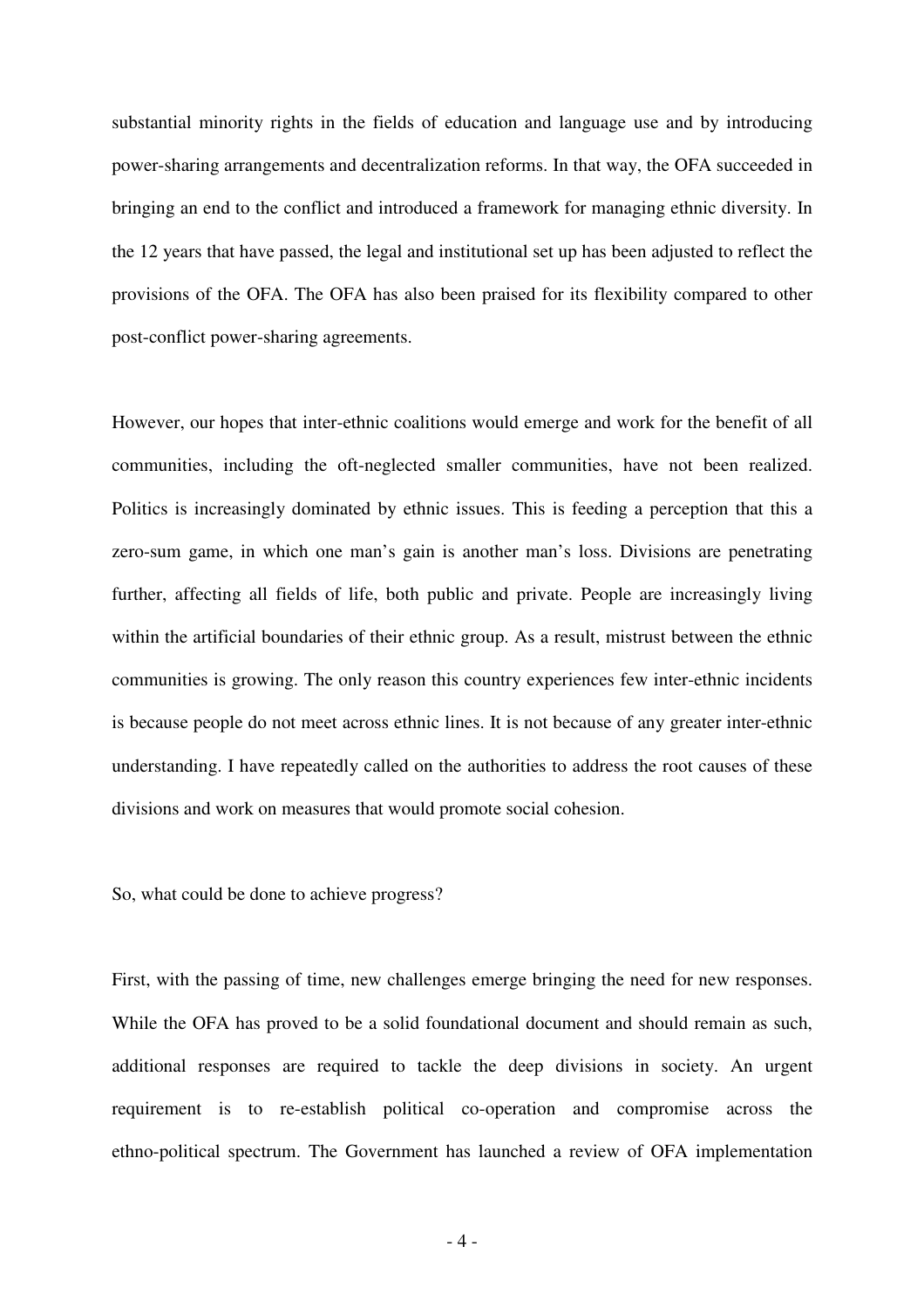since 2001. This is a welcome step. But to help find solutions to the country's long-term challenges, this review must go further than a technical exercise. Real benefit could be derived from combining this review with a thorough assessment of how the balance between respect for a person's identity and overall social cohesion has been maintained.

Second, as Max Van der Stoel once said: "capital invested in conflict prevention is capital well spent." There is a point in any conflict cycle where effective intervention can significantly reduce the risk of conflict. This is why I engaged your authorities on reforming the education system to bridge the ethnic divide in schools. Almost three years ago, the Government adopted an Integrated Education Strategy. However, this initiative has not received the political support required to deliver sustainable results. Instead, it has been politicized. Today, the vast majority of students attend mono-ethnic schools that do not promote interaction across community lines. The findings of a recent study conducted by USAID show that the ethnic division is even greater in secondary than in primary education. This means that ethnic-Macedonians and ethnic-Albanians are growing apart. Little seems to be being done to address this source of continued and increasing division. If political priority were given to creating a sense of common heritage and destiny among different ethnic groups through the integration of the education system, that would indeed be capital well spent.

Finally, as I already said, the Government has the responsibility to facilitate the integration process. But you, the citizens, have the responsibility to shape the society you live in. It is not in your interest to grow up separated from other ethnic groups. Institutions of learning are of particular importance in laying the foundations for tomorrow's society. This very university was founded and cherished by Max van der Stoel to bridge ethnic divides and become a truly